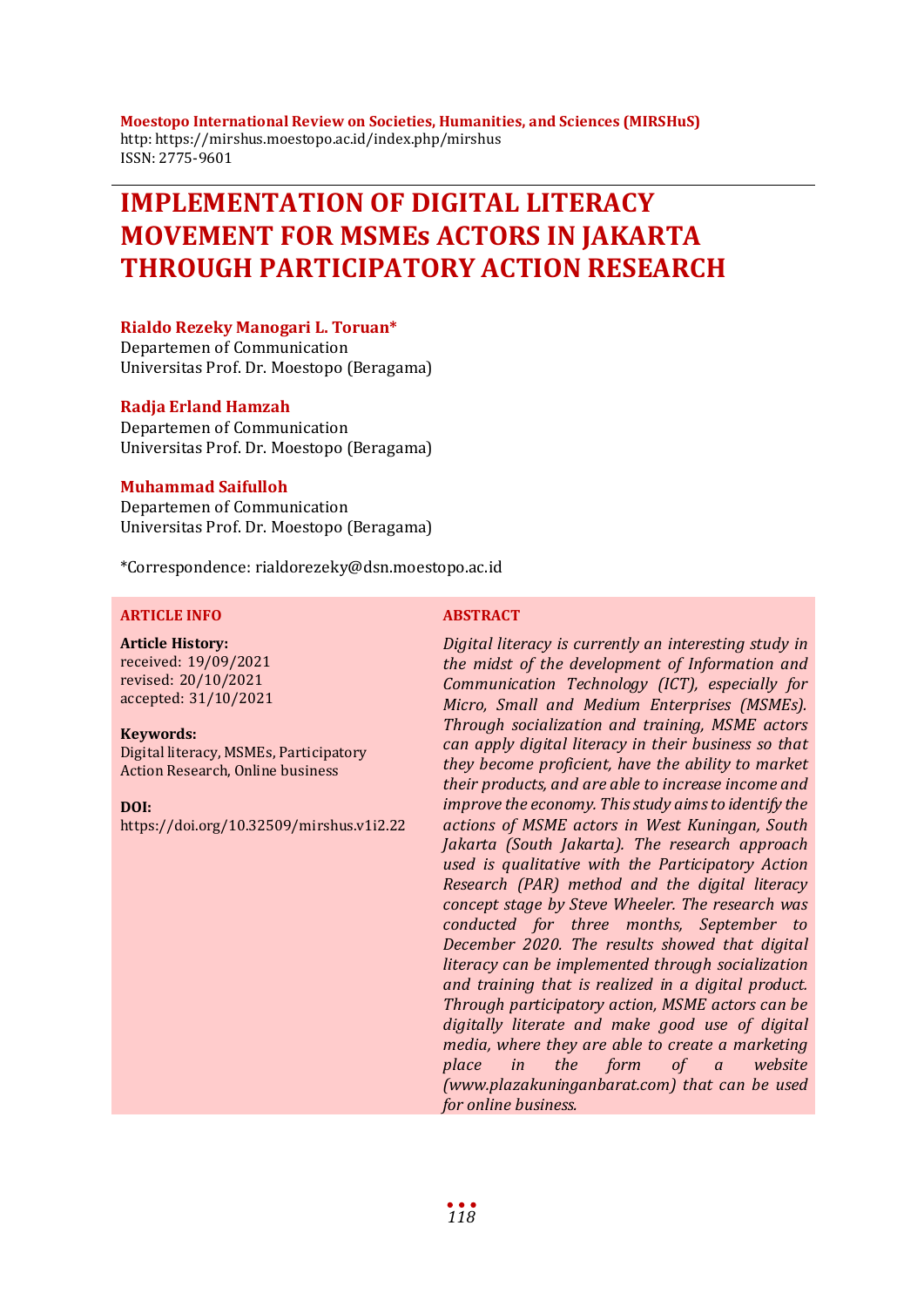### **INTRODUCTION**

This pandemic era that has been running for the last 1.5 years has provided more space for Information and Communication Technology (ICT) to advance, especially when the government urges people to do activities from home to prevent the spreading of coronavirus. The Central Statistics Agency recorded that throughout the 2020 pandemic, there is an increase in the internet use for various purposes up to 442 percent.

The figure is contributed by the widespread use of the internet for ordering goods from e-commerce and employees who work from home (wfh). In addition, based on data from the Ministry of Education, Culture, Research and Technology, there are 68,729,037 students conducting distance learning (PJJ). Generally, users access the internet network from devices such as cell phones and laptops. They are part of 196.7 million internet users according to data from the Indonesian Internet Service Providers Association (Asosiasi Penyelenggara Jasa Internet Indonesia, 2020).



Figure 1 Total of Internet Users in Indonesia (Source: APJII 2020, Quarter 2)

The above data shows that ICT is the only sector that experienced growth in three quarters throughout 2020. Cumulatively in 2020, the information and communication sector grew by 10.58 percent. This means that this sector has an extraordinary opportunity to be optimized by all Indonesian people.

Equitable digital literacy plays an important role in creating skilled human resources in using the internet so that they can encourage productivity and innovation in various sectors, especially in digital economy sector. The Bain Analysis study reports that the value of digital economy in Indonesia in 2020 grew 11 percent than that of 2019. In 2025, this value is estimated to be 124 billion US dollars. The Ministry of Communication and Information believes that through digital literacy, the number of digitally onboarded MSMEs will continue to increase from the current figure, which is 12 million MSMEs.

Digital economy sector has great potential to become the main economic driving factor for Indonesia during pandemic. Data from BPS states that there is a year-on-year growth of around 10.58 percent in the information and communication sector which is directly related to digital economy sector. Furthermore, digital economy valuation in 2025 is predicted to reach IDR 1,700 trillion. There are three active components in digital economy, namely internet, artificial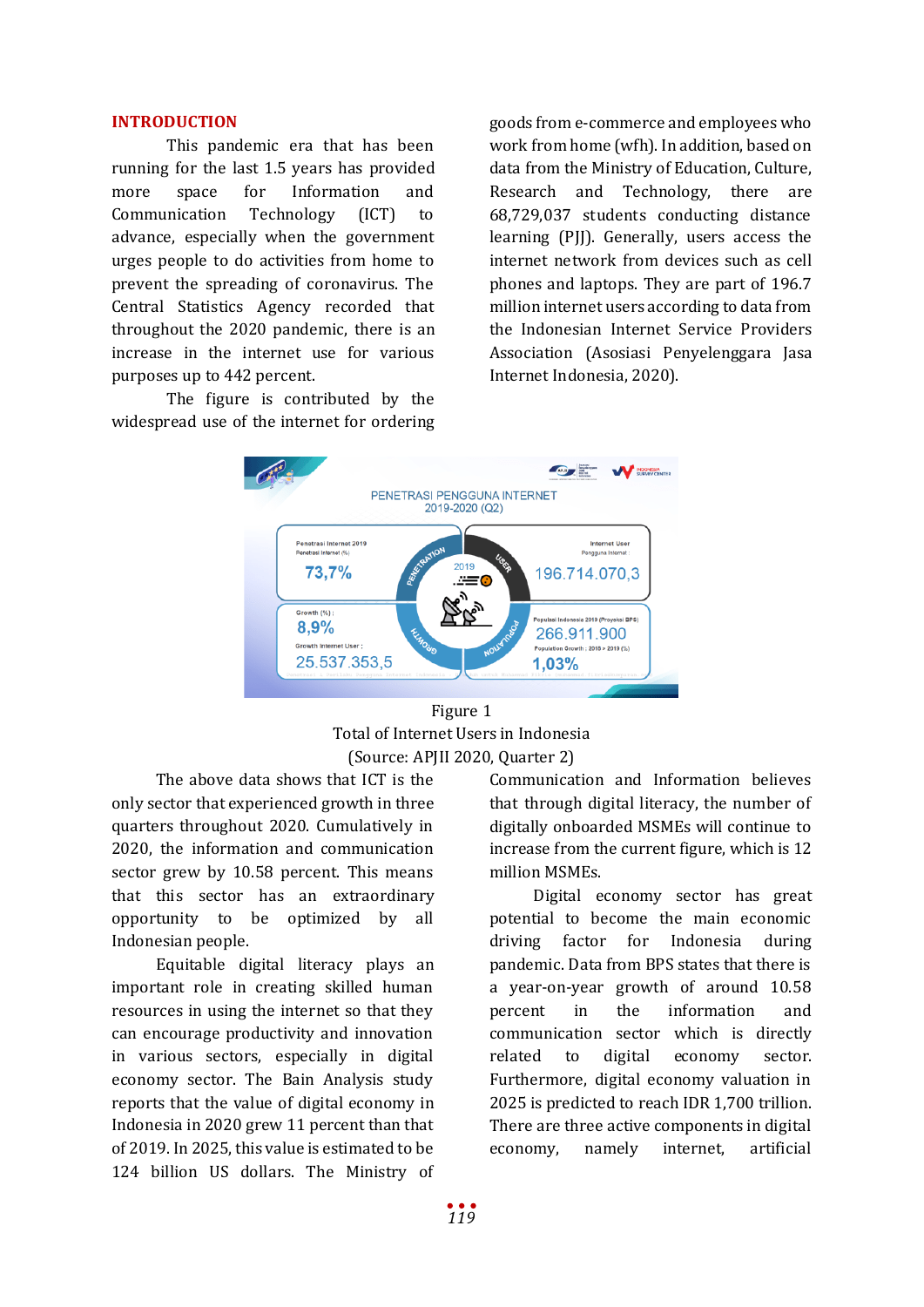intelligence (AI), and e-commerce platforms (Permadi, 2021).

Micro, Small and Medium Enterprises (MSMEs) are one of the sectors in the Indonesian economy that have a crucial role. MSMEs have enormous potential in driving economic activity since they can become the main sources of income for most people, having the capability to absorb workers with low education, and can be conducting in small business activities, both traditional and modern. MSMEs are business on a small and medium scale, which are not a subsidiary or branch of any company. Thus, it can be defined that MSMEs are small businesses with income below 300 million and have workers under 20 people. Meanwhile, medium-sized businesses are businesses of income below 500 million that have the number of employees below 30 people (accurate.id, 2020 in Singawinata & Saifulloh, 2021).

The portrait of Indonesian MSMEs shows that 81 percent of them are not familiar with the digital space in optimizing business opportunities. The opportunity for MSMEs to transform into digital onboard can contribute to MSME resilience in the midst of pandemic. Advances in technology and information as well as the increasingly sophisticated devices produced by the industry are rather like presenting the 'world in the palm of your hand'. This term is put forward by Thomas L. Friedman (2007) as *'the world is flat'*, meaning that the world is getting flatter and everyone can access anything from any source (Nasrullah, 2015).

The Human Resource Development Program is an opportunity and medium for the community to take an active role in selfdevelopment. Moreover, the information and communication technology sector is growing rapidly during this pandemic. One of the efforts to keep up with technological developments is to improve people's digital literacy skills. Digital literacy is the ability to utilize digital media as a source of

knowledge and use it wisely in daily interactions. The productive use of digital technology as an individual empowerment practice is also a major focus in various digital literacy movements.

Data from various official institutions indicate that the Indonesian people in recent years have become quite open to new technologies, especially those related to digital media. This is supported by the fact that more than half of Internet users in Indonesia are from urban communities who are very familiar with various social media (We Are Social, Januari 2021).

According to data from Mampang Subdistrict, Kuningan Barat Urban Village area has experienced an increase in the number of MSMEs since the COVID-19 pandemic, namely 117 businesses. There are various types of business, such as food, beverage, food stalls, convenience stores and handicrafts. Around 70% of these businesses are food businesses such as cakes, nasi uduk (rice cooked in coconut milk), snacks, and dry foods; while the rest are handicraft, basic food stalls, and herbal medicine. In Kuningan Barat Urban Village, there are 5 Community Units (RW) which are included in the category of Micro, Small and Medium Enterprises (MSMEs) fostered by the government, in this case the sub department of South Jakarta Maritime, Agriculture and Food Security (KPKP) (Tim Peneliti, 2020).

The Kuningan Barat Urban Village area is located in the center of Jakarta. This area is the most targeted area by business actors due to its easily accessible location and closeness to office buildings and other activities, such as schools and shopping mall. Currently, Kuningan Barat is filled with<br>various businesses such as offices. businesses such as offices, housing/apartments, hotels, banks, restaurants, cafes, bars, salons, and other small businesses.

Kuningan Barat is experiencing rapid development due to its strategic location that attracts big business actors, but there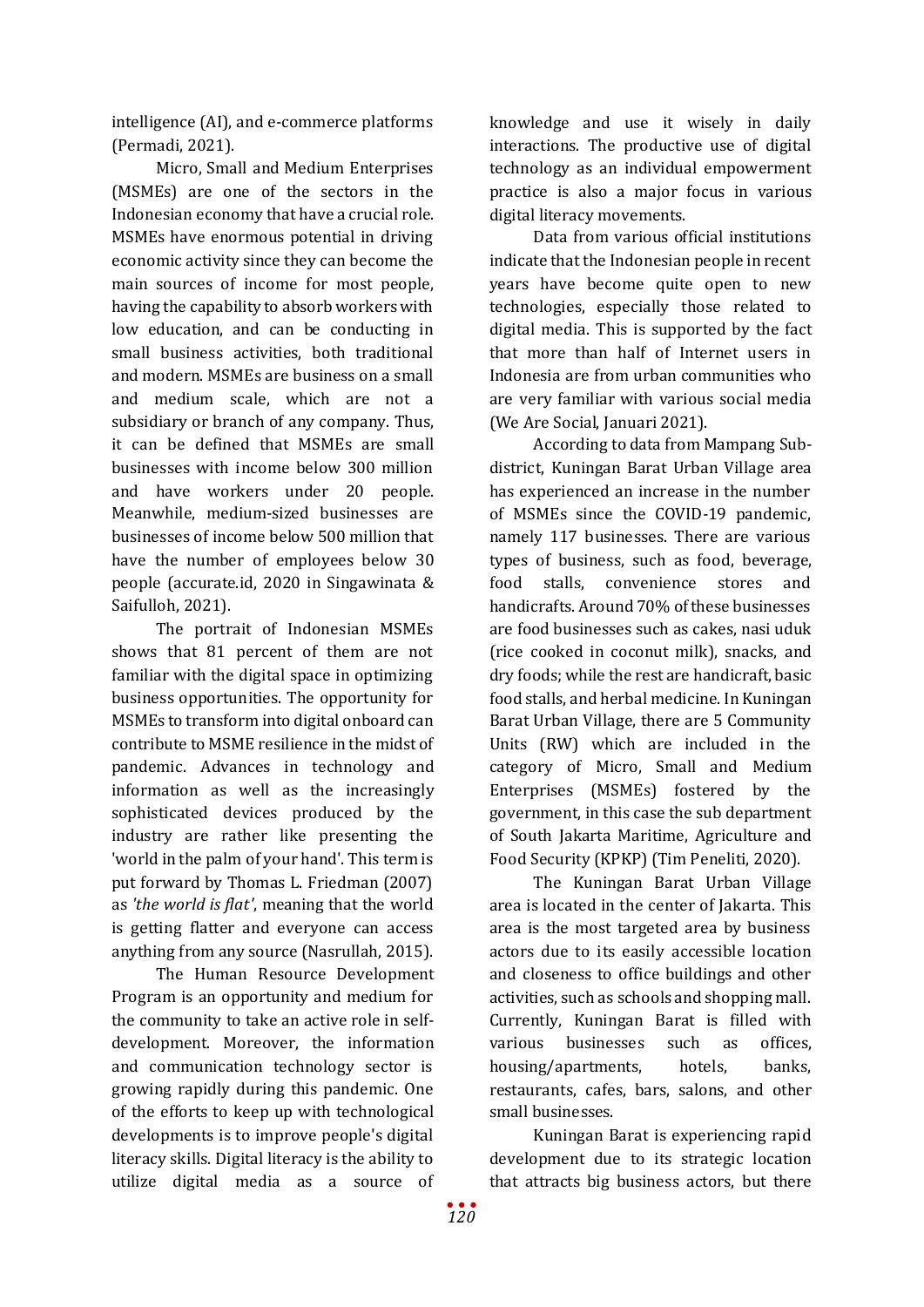are also many MSMEs that need attention and assistance. According to data from Mampang Sub-district, the most dominant business in Kuningan Barat Urban Village area is trade by 56.5%, which consists of wholesale and retail trade. These trading businesses include food, beverages, snacks, cosmetics, clothing, hijab, accessories, motorcycle repair shops, mobile phone shops/counters selling credit/data, grocery stores and so on. The large number of trading businesses in this area can be seen from the number of micro businesses along the road that sell primary and secondary needs as well as other types of small businesses.

Majority of MSMEs actors in Kuningan Barat have no proper knowledge in using the digital to strengthen their economic activities, so that digital literacy is necessary. In general, MSME actors do have communication tools but have not used them optimally to support their activities or businesses.

Therefore, digitally literate MSME actors mean they can improve their capabilities and match the medium for information to be conveyed to the audience. In other words, digital literacy can also increase the ability of users to suit the medium with the information offered to the audience (Lanham, 1995). In a further study, this digital literacy process involves authentic multi-text, processed with various devices and code switching to understand the content of many users on a single subject (Chase, 2011) in (Sabrina, 2019).

The concept of digital literacy has gone through a long process. The term digital literacy by definition was originally used in the 1980s when computing technology began to be used to support everyday life (Widyastuti et al., 2016). The concept of digital literacy was first put forward by focusing on how to form an audience that was able to search, process, and use various information online (Gilster, 1997). The

connection between digital literacy and information was one of the main focuses emphasized in various digital literacy programs. However, this was later criticized because literacy skills should not only focused on the relation with information, but should also cover a wider field. Digital literacy is required to be able to instill critical thinking skills and be sensitive to various existing sociocultural phenomena. Digital technology should not only seen as an instrument or tool, but also as part of the life of society at large where technology will always shape and be shaped by its users (Buckingham, 2015) in (Rahmawan et al., 2019).

The concept of digital literacy continues to transform from time to time (Potter, 2010). Initially, this concept was known as media literacy which advocated the importance of a critical attitude towards television. This concept continues to be echoed until the emergence of communication technology and internet. In the era of the birth of computers, the concept of media literacy was interpreted as the skills possessed by individuals to be able to operate computer devices (Buckingham, 2015) in (Sabrina, 2019). Slowly but surely this concept is transformed into information literacy when the internet is still being used and functions as a medium that provides broad access to information. Currently, the concept used is digital literacy in (Limily & Aristi, 2019). Studies on digital literacy have been carried out by several experts including David Bawden, Gloria E. Jacobs, Sonia Livingstone, Guy Merchant, and also Ezter Hargittai (Mathar, 2014) in (Kusuma & Sugandi, 2019).

Digital literacy is the knowledge and skills to use digital media, communication tools, or networks in finding, evaluating, using, creating information, and utilizing it in a healthy, wise, intelligent, careful, precise, and law-abiding manner in order to foster communication and interaction in daily life.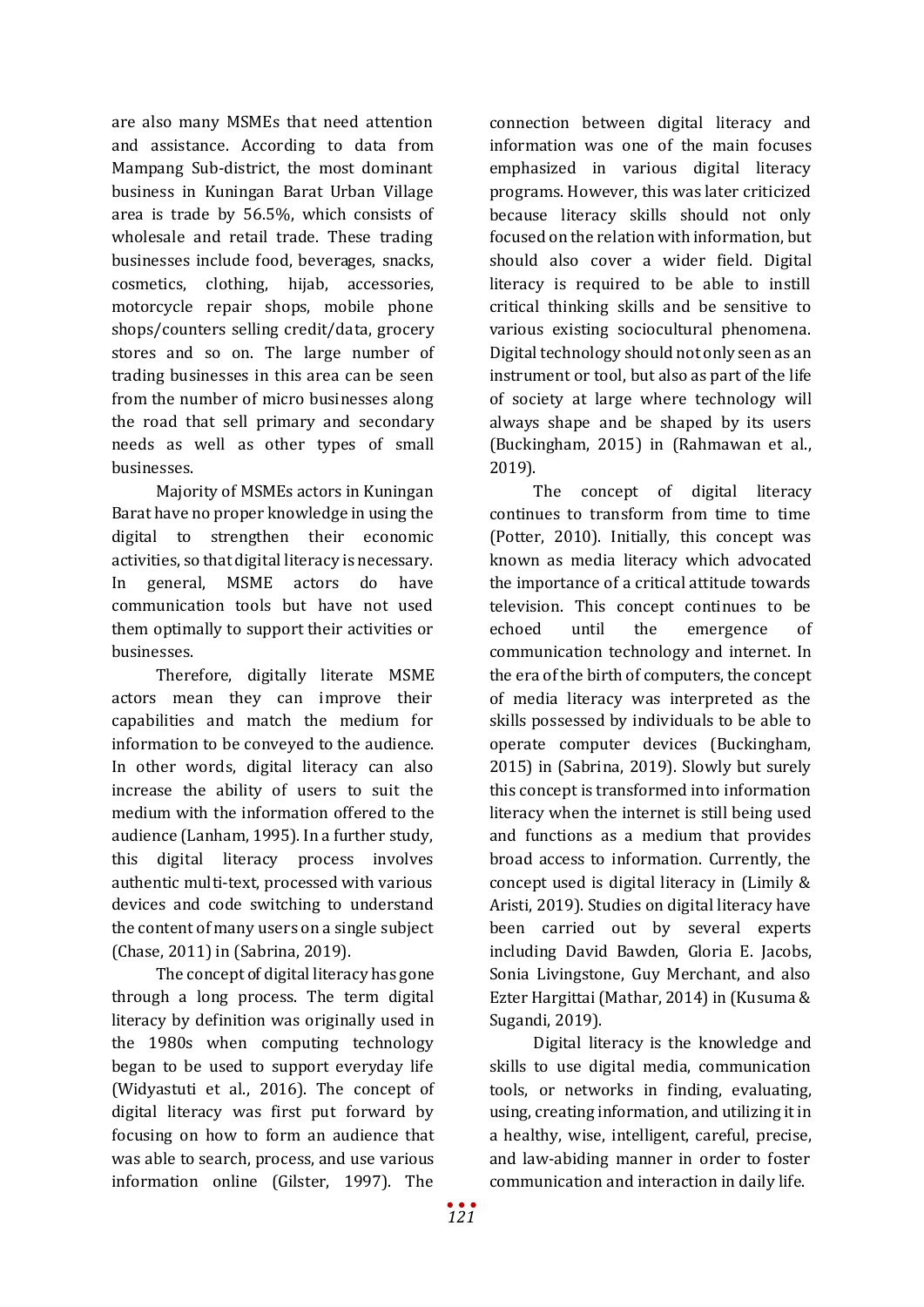In the beginning, literacy only refers to the ability to read and write texts as well as to interpret (UNESCO, 2005). However, now the concept of literacy continues to develop and is divided into several forms, one of which is digital literacy. In another sense, digital literacy is the knowledge and skills of users in utilizing digital media such as communication tools, internet networks, and others. User skills in digital literacy include the ability to find, work on, evaluate, use, create and utilize information in digital media wisely, intelligently, carefully, and precisely according to the use. Handling a variety of information, the ability to interpret messages, and communicate effectively with others are various skills covered in digital literacy. The process of creating, collaborating, communicating based on ethics, understanding when and how to use technology effectively are digital competencies needed today (Suherdi, 2021; Restianty, 2018, Delmia et al, 2019).

How to use digital media in term of communication tools, internet networks, content or messages, targets and creativity is certainly a distinctive knowledge for users, in this case, MSME actors.

There are several things in the use of digital media that people need to know so that they can apply digital literacy according to their needs. As Steve Wheeler (2012) in (Liansari & Nuroh, 2018) stated that important elements of digital literacy relating the skills should be mastered in the use of information and communication technology are as follows: 1) Social Networking, which is the skill of using various social network services; 2) Transliteracy, the ability to use various digital platforms; 3) Maintaining Privacy, namely the ability to manage and maintain the privacy of digital data; 4) Managing Identity, which is the ability to apply the right identity on various digital platforms; 5) Creating Content, namely the ability to create appropriate content on various digital

platforms; 6) Organizing and Sharing Content, which is the ability to organize and share content appropriately on various digital platforms; 7) Repurposing Content, namely the ability to use or combine the existing content to produce new, creative content; 8) Filtering and Selecting Content, which is the ability to filter and select proper content according to the needs; and 9) Self Broadcasting, which is the ability to share private content appropriately.

In this context, the development of MSMEs must be placed as an effort to increase the productivity of public sector. Holzer & Callahan (1998 in Ismi 2015) suggest that the integration of quality management, human resource development, technology adaptation, strategic partnerships, and organizational performance measures will result in increased productivity of public sector when they synergized with capital, labor and energy.

The ability of individuals to be able to access information in the digital era is crucial, including for women. In relation to this research, women who drive MSMEs should have a high level of digital literacy so that MSMEs development can be carried out optimally.

Digital literacy according to Potter in (Widyastuti et al., 2016) is an individual's interest, attitude, and ability to use digital technology and communication tools to access, manage, integrate, analyze and evaluate information, create and build new knowledge, and communicate with other people to be able to participate effectively in the society. In Potter's conception, the effort to build a digitally literate society does not merely to introduce them with digital media, but also to synergize digital media with daily activities (including organizations) that lead to increased productivity.

This research is strengthened by the use of literature reviews from two similar previous studies. The first study was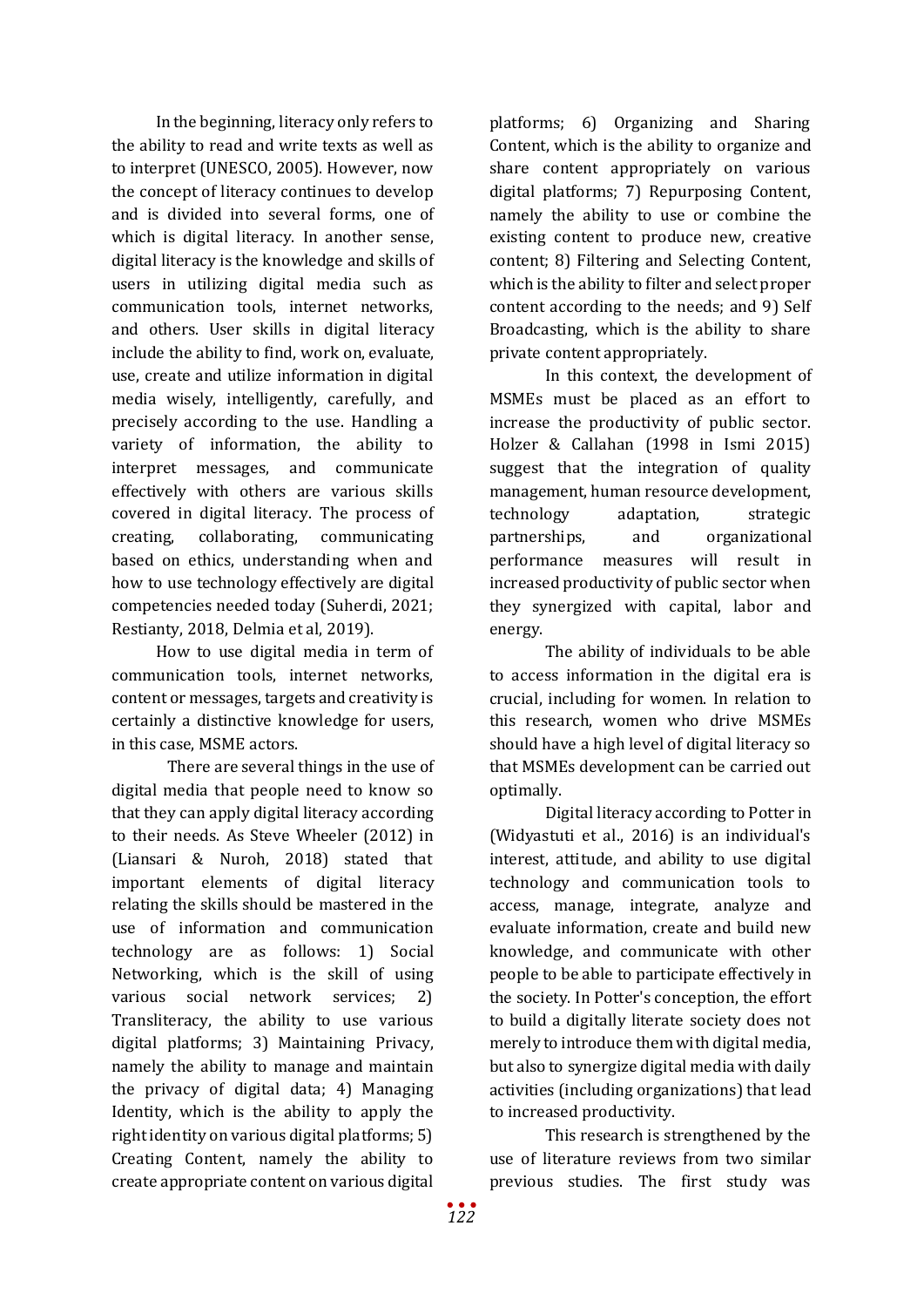conducted by (Erika, 2019) with the aim of research to identify the affectivities of women's digital literacy in using digital media, particularly on social media. Subject of the research was the Indonesian Army's Wives Association (PERSIT) Squadron 31 PUSPENERBAD Semarang. The method used was a qualitative method to observe and sharpen information and analysis among resource findings. The results of research showed that the wives of army mostly used social media to get information accessed from their cellphones. Respondents used social media to exchange information, maintain friendships, buy and do marketing online, take vacations and get selfactualization. Socialization and reprimands were performing routinely during the association meetings. Digital literacy provided positive side and the women understood the negative sides as well for using digital media inappropriately that would impact not only the person concerned, but also his/her family and institution. In PERSIT organization, which still had strongly military hierarchy culture, reprimands from superiors had the effect of repenting for members who were proven to have misused digital media.

The similarity of this research with the first research lies in digital literacy as the concept of the study, research approach, and data collection method. While the difference lies in the object of research and research objectives that lead to different research results.

The second study was conducted by (Widyastuti et al., 2016) with the aim of identifying the reality of women's activities in using digital media. The research subjects were Micro, Small and Medium Enterprises (MSMEs) in the Special Region of Yogyakarta. The research method used was qualitative to review information as findings obtained from informants. The results of this second study indicated that women limit their access to information and

communication technology. They used digital media to get information that supports their activities. These female respondents used mobile phones and personal computers to access the internet. Respondents used cell phones more often than personal computers. This research provided policy input that digital literacy played an important role in the continuation of women's activities. The process of adopting innovative technology increased the ability of women to advance MSME activities. In addition, internet access increased women's economic sustainability.

The similarity of this research with the second research lies in the concept and research subject, namely the MSME actors and the research approach used. Meanwhile the difference lies in the research objectives and the unit of analysis of digital media literacy, in which this study emphasizes the results of digital literacy in the form of respondents' understanding of using digital media.

# **METHOD**

This research uses the Participatory Action Research (PAR) method. Basically, PAR is research that actively involves all relevant parties (stakeholders) in reviewing ongoing actions (with their own practice as a problem) in order to make changes and improvements for the better (Afandi et al, 2016).

Furthermore, it is said that PAR has three words that are always related to one another, namely participation, research and action. All research must be put into action. Likewise, research has its consequences. Everything changes as a result of research. The new situation caused by research may be different from the previous one.

According to Corey (1953), method of action research is a process in which social groups attempt to scientifically study their problems in order to direct, improve, and evaluate their decisions and actions. The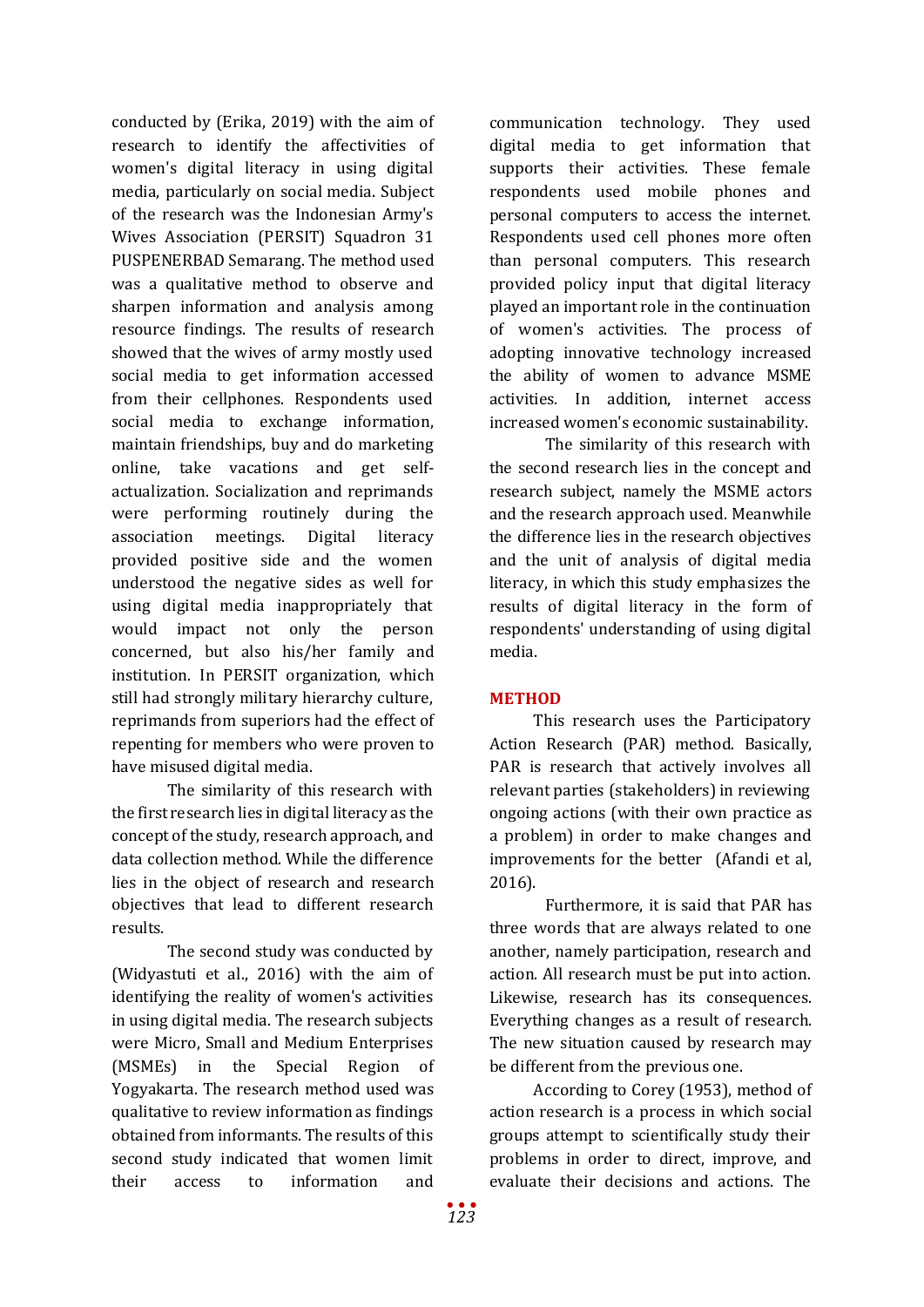PAR method was chosen because the research team realized the importance of active community involvement, in this case, MSME actors. The PAR method requires the research team to be directly involved with the community (MSMEs actors) with the aim of strengthening their capacity to make plans, take decisions and concrete actions to improve the conditions of local communities (Cavestro, 2003) in (Widyastuti et al., 2016).

Actions based on participatory research will hit the right target, namely resolving the problems and according to the needs. This activity will keep on going until a cycle of stages is built in the cycle model that has four stages, namely planning, action, observation, and reflection as the concept of (Kemmis et al., 2014). The results of evaluation and reflection on the first research are aimed at the target group who will be the focal point which will then become the material for researching the condition of research subject after the action. The application of model at focal point is carried out as a model testing action which will then be applied to target subjects in other areas.

Furthermore, the results obtained from previous research using the PAR method will be employed as the basis for building a digital media utilization model, in particular to optimize MSME productivity in terms of organizational management and digital-based business development, namely digital marketing. The emphasis on digitalbased management is carried out in the context of how technology, notably information technology, affects the communication work of organizational members. Information technology will improve the ability of managers to monitor team performance, expand access to information, and increase collaboration opportunities. In addition, information technology allows members of the organization to be connected to each other intensively so that work processes can be carried out more efficiently.

Meanwhile, digital marketing emphasized in this research is the promotion of MSMEs using digital media to reach consumers in a timely, personal, and relevant manner. The digital media in question focuses on new electronic media that are connected to the internet, while the applications mostly used are social media applications such as facebook, instagram, youtube, whatsapp business, and even the creation of a digital marketing website as a forum for promoting MSMEs online.

# **DISCUSSION**

Micro, Small and Medium Enterprises (MSMEs) are one of the sectors that have a crucial role in the economy of Indonesia since they have great potential to drive economic activity and become the main source of income for most people. MSMEs can absorb workers with low education and run small business activities, both traditional and modern.

Mampang Prapatan Sub-district has 5 urban villages, and out of these urban villages there are a total of 414 microenterprises. The largest number of micro businesses is in Bangka Urban Village with a total of 90 businesses. The following is a table of the number of micro-enterprises in Mampang Prapatan Sub-district based on 2018 urban village data:

Table 1. Number of MSMEs in Mampang Prapatan Sub-district

| No | Urban Village    | Number of<br><b>Businesses (Unit)</b> |
|----|------------------|---------------------------------------|
| 1  | Bangka           | 90                                    |
| 2  | Pela Mampang     | 85                                    |
| 3  | Tegal Parang     | 80                                    |
| 4  | Mampang Prapatan | 78                                    |
| 5  | Kuningan Barat   | 82                                    |
|    | Total            | 414                                   |

Source: KPKP of Mampang Prapatan, 2018

Data from Mampang Sub-district shows that since the COVID-19 pandemic, Kuningan Barat Urban Village area has experienced an increase in the number of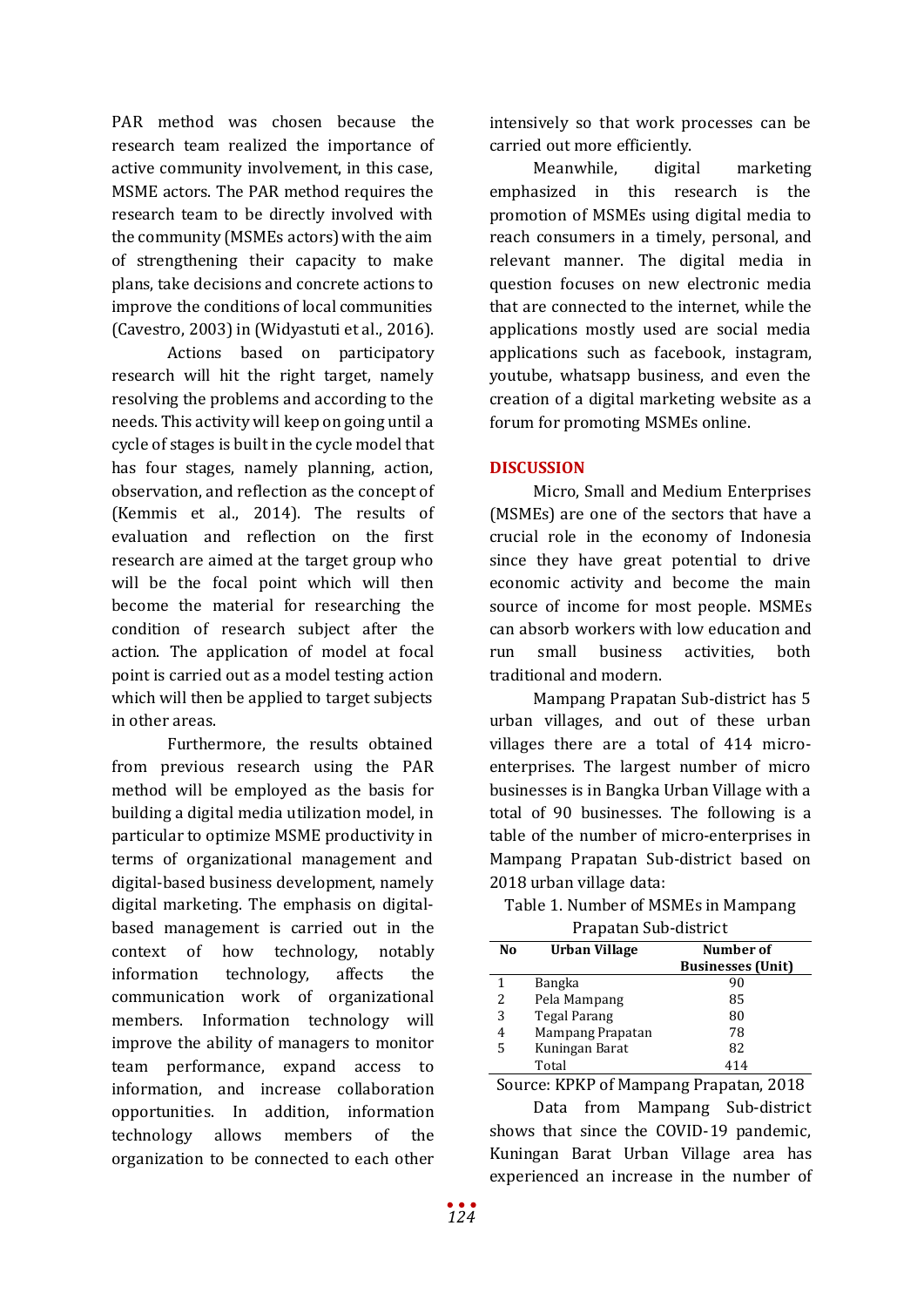MSMEs up to 117 businesses. The types of business vary, such as food, beverages, stalls, convenience shop, and handicrafts. Around 70% of these businesses are food businesses such as cakes, nasi uduk (rice cooked with coconut milk), snacks and dry foods; while the rest are handicrafts, basic food stalls, and herbal medicine. There are 5 urban villages (RW) in Kuningan Barat Sub-district which are included in the category of Small and Micro Enterprises (UKM) fostered by the sub department of South Jakarta Maritime, Agriculture and Food Security (KPKP).

In general, MSMEs actors have means of communication and run mediocre businesses. They have not been able to market their products online because they do not master the use of digital media. Let alone the problem of Covid-19 pandemic that inhibits MSMEs actors to sell their products directly.

Based on the results of interviews, some MSMEs actors in Kuningan Barat Urban Village area revealed the problems faced during the crisis of COVID-19 pandemic, namely capital and the use of digital technology. Capital is the main factor to keep their businesses running smoothly. The availability of capital has an impact on income since it affects the number of products that can be sold. Capital is needed continuously for a business to be developed through the addition of tools, materials and services used in production to obtain sales outcomes. However, the use of digital technology for product marketing can also present obstacles when there are competitions and the increasing and complexity of market reach (Tim Peneliti, 2020).

Based on the three-months research, initial findings were obtained that became the basis for developing digital literacy programs, including ownership and the ability to access digital facilities, especially computers, as well as the ability to access and utilize social media and the use of digital platforms.



Figure 2. Number of Active MSMEs Actors

Data in figure 1 above shows that of the 117 MSMEs in Kuningan Barat, 96% of them (74 people) already have a business, while 4% (37 people) do not have a business yet. Those who already have businesses run their businesses through word of mouth promotion, personal WhatsApp and text messages, and have not received regular assistance; while those who do not have a business own the means of communication but have not yet decided what type of business they should run to.



Figure 3. Devices to Access the Internet

In figure 3, MSME actors already have digital media facilities in the form of computers, laptops and cellphones but have not optimally utilized these devices for the purpose of marketing their products. The most widely used device is cell phones but they are still personal and have not yet maximized for business purposes.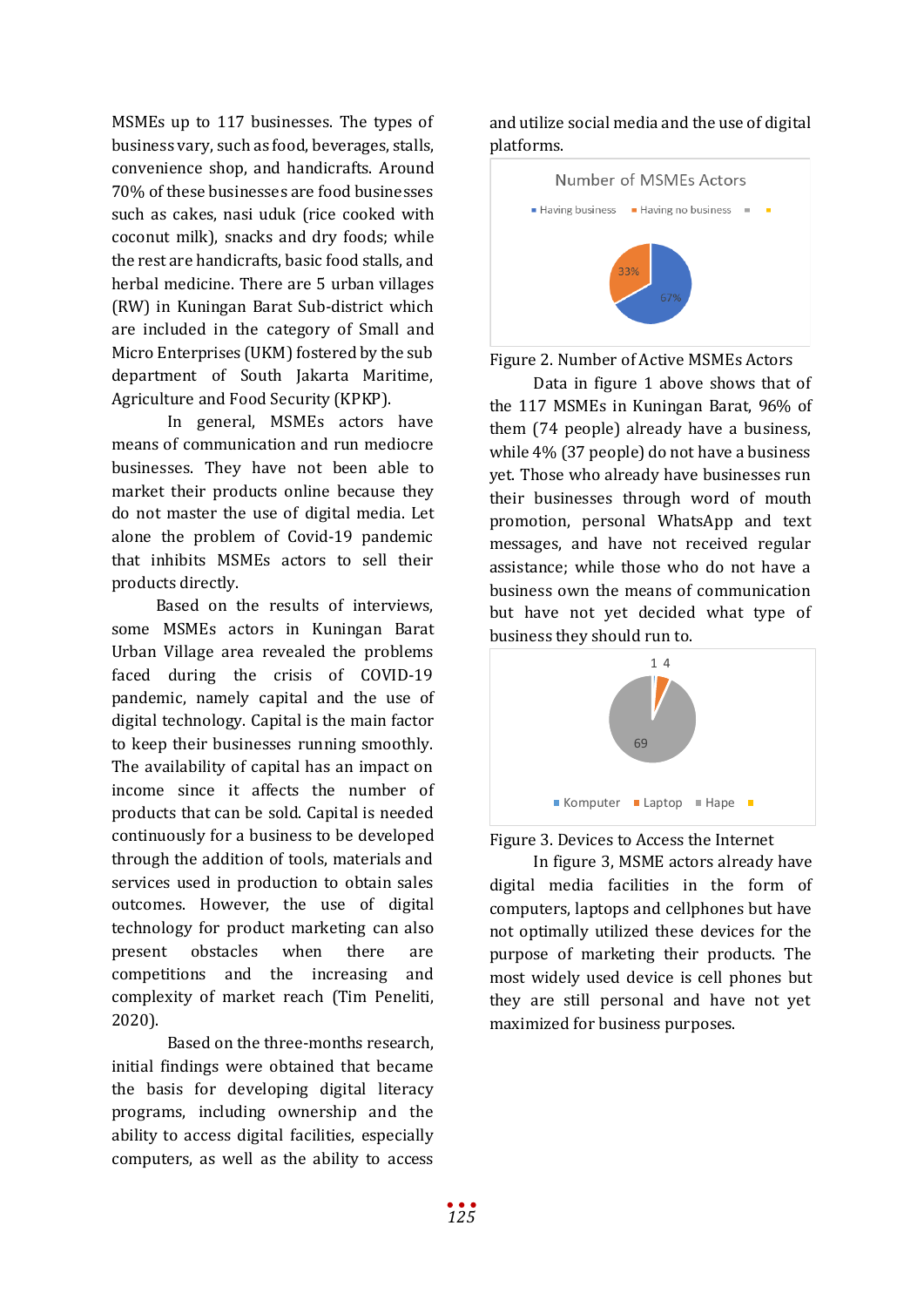

Figure 4. Frequently Opened Platforms

In figure 4, all MSMEs actors have personal WhatsApp for the sake of information and socialization among them; they also have Facebook, Instagram and Youtube to browse and buy various products. Some of the MSMEs actors have already used Facebook to sell their products even though it is not maximized due to the lack of focus and limitations in creating content and optimizing the platform.

From these data, the stages of digital literacy for MSMEs in the Kuningan Barat Urban Village are carried out according to their conditions and abilities as follows:

*Social networking* is the skill of using various social networking services. Researchers find that the most widely used social media are Facebook, Instagram and Whatsapp. Through socialization and training program, MSMEs actors learn to optimally use the social media they already had, for example Facebook by utilizing its existing facilities of Marketplace. Through this facility, MSME actors can market their products and exchange information with other users or marketers in market place. MSME actors also learn how to maximize the use of Instagram: put up good and interesting product photos, write an appealing caption photos, and of course, create attractive displays. Another social network mostly used by MSMEs is personal Whatsapp (WA). In the training, MSME actors are recommended and learn how to

use WA Business which has more benefits for their business. Knowing the advantages of WA business and how to use it is an advance step in understanding digital media to run a business.

*Transliteracy* is defined as the ability to use various digital platforms. Prior to socialization and training, MSME actors had not been able to use digital platforms optimally. After the training, they understand the advantages and disadvantages of each digital platform. They learn how to use personal and business WA, also take advantage of Shopee, Tokopedia, and Lazada e-commerce by setting targets to market their products appropriately.

*Maintaining Privacy* is the ability to manage and maintain the privacy of digital data. Through socialization and training, MSME actors understand which data is personal and which data is general that can be shared publicly. They understand the improper use of data so that they can use data on digital platforms according to their needs and benefits.

*Managing Identity* is the ability to use the right identity on various digital platforms. After socialization and training, MSME actors can use their identity properly and in detail on digital platforms and social media which make it easier for others to see them clearly for the benefit of marketing the products. Names and locations and types of products are displayed properly so that they can be accessed by the public, hence buying and selling transactions can be carried out appropriately and continuously.

*Creating Content* is the ability to create valuable content across various digital platforms. Through socialization and training, MSMEs actors can create content about their products. Product names, product stories, attractive photo displays, price information, product advantages, product contents (for food), as well as an explanation of product manufacturing are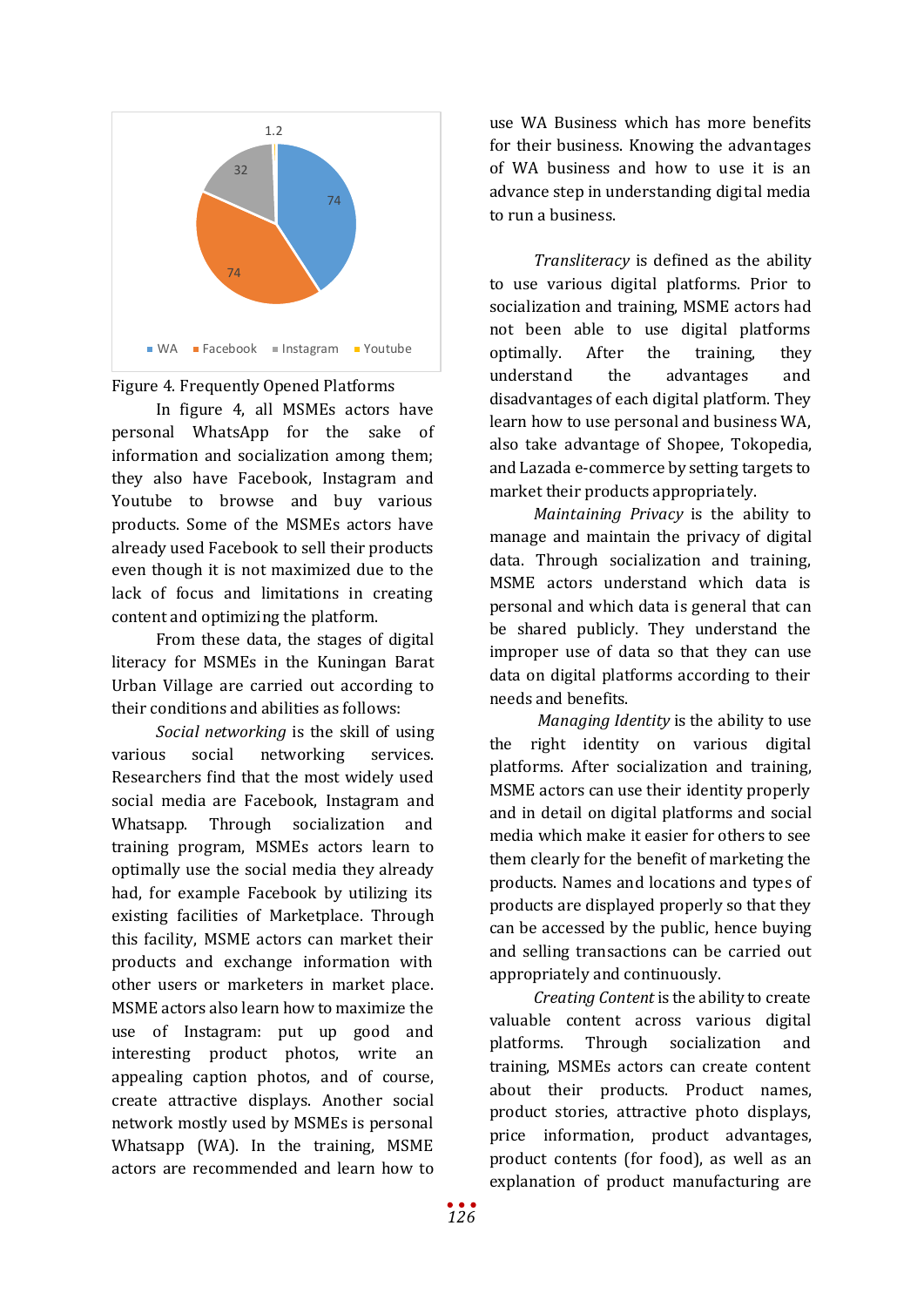details that must be shared by MSMEs actors so that they can be seen clearly by people who want to buy the product. The ability to create content is important for MSMEs actors to differentiate their products from similar products on digital platforms.

*Organizing and Sharing Content* is the ability to organize and share content appropriately on digital platforms. Through socialization and training, MSMEs actors learn to understand the nature and character of every platform so that they are able to organize and share content according to the target market and the intended buyer or consumer niche. MSMEs actors should know that each digital platform is unique and has a different market niche so that it is crucial to share appropriate content for different platform.

*Repurposing Content* is the ability to use or combine existing content to produce new, creative content. Through this socialization and training, researchers create simulations about the use and incorporation of existing content on the platform. MSME actors who have already made content are taught to create new content (creative writing), either in choosing appropriate and interesting fonts, colors, and product photos. Previous contents created by MSME actors were mostly unattractive to read and the photos lacked of lighting (did not look fancy), thus by repurposing these contents they look like new ones.

*Filtering and Selecting Content* is the ability to filter and select the right content according to your needs. Through socialization and training, MSME actors learn to filter and choose the right content according to their needs. This can be seen from the posts on WA Business, Facebook and Instagram where MSME actors are able to share product content with business partners who have similar businesses with them. They have also been able to filter out the right content for their business interests.

*Self Broadcasting* is the ability to share private content appropriately. Through socialization and training, MSME actors learn to share personal content with friends in WA groups, Facebook and Instagram according to the characteristics of each platform. They display photos on WA Business with the caption that invite viewers to buy their products and share them with other users. Likewise on Facebook, MSME actors have been able to share photos and write captions well and add names listed on their friendship. The same thing applies to Instagram, where MSME actors have been able to share good photos with relevant captions.

Action Research Participation (PAR) for digital marketing emphasized in this study is an effort to promote MSMEs through digital media to reach consumers in a timely, personal, and relevant manner. The digital media in question focuses on new electronic media that are connected to the internet, while the applications being used are mostly social media such as Facebook, Instagram, YouTube, WhatsApp business, and the creation of a website of digital marketing as a medium for promoting MSMEs online.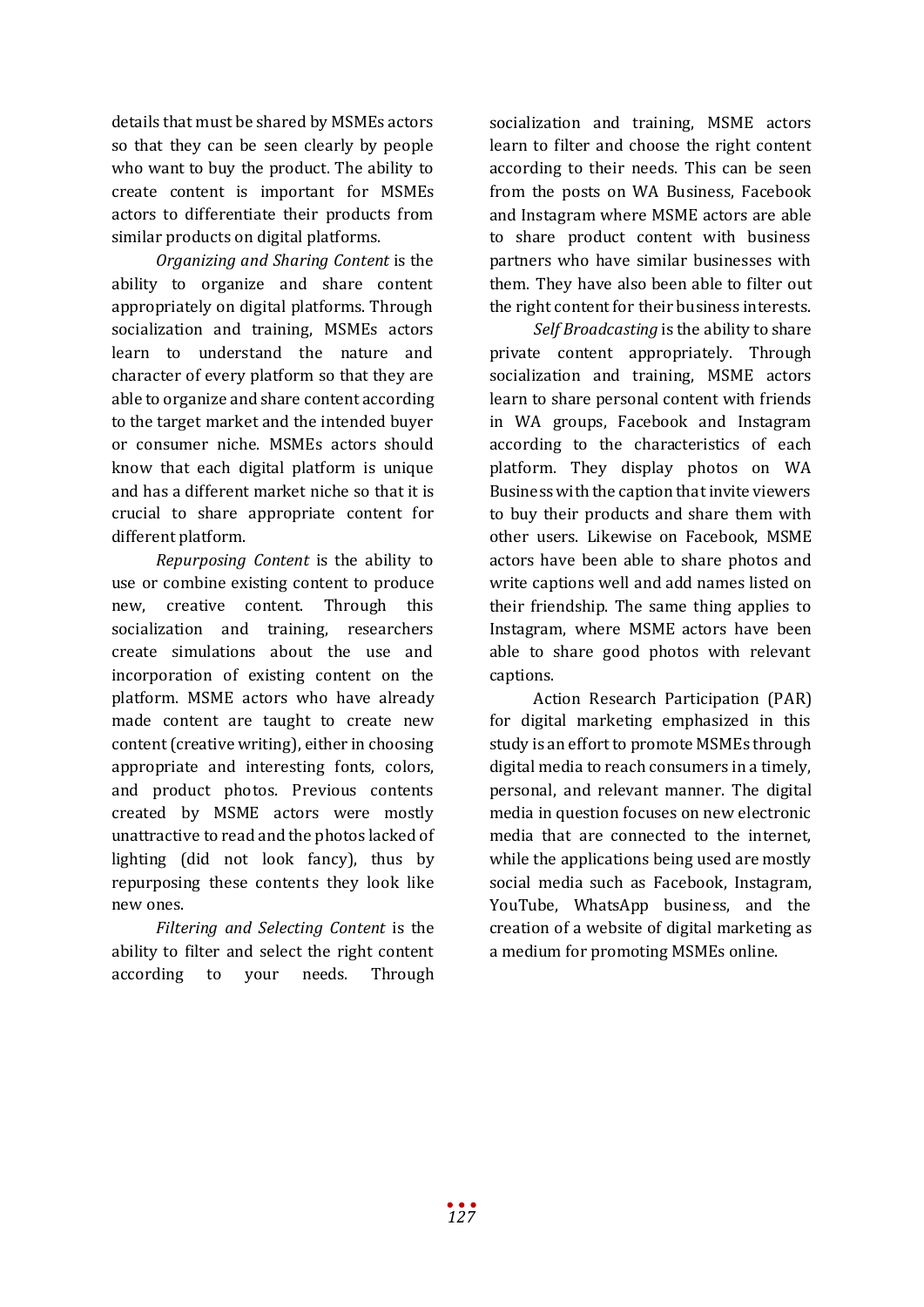

Figure 5. Website Display of Kuningan Barat MSMEs (Source: www.plazakuninganbarat.com, 2021)

## **CONCLUSION**

Through socialization and digital literacy training, MSMEs actors in Kuningan Barat, Jakarta Selatan (South Jakarta) can optimally use digital platforms. Proper socialization and training can improve knowledge and skills of MSME actors from being passive to active. MSMEs actors can also create catchy content accompanied by attractive photo displays about their businesses. Through Action Research Participation research, the processes carried out can be more effective with the results that can be seen, measured and evaluated. The use of digital media, both application and digital platform, is very helpful for MSME actors in increasing their skills and income by turning home-based products into products that are acceptable to the public due to attractive packaging and content. Thus, stakeholders of government, private sector and community need to collaborate to improve understanding and skills in using digital literacy so that UMKM actors can improve their standard of living by selling their products.

- Agus Afandi, dan Rekan. (2016). *Modul Participatory Action Research (PAR): Untuk Pengorganisasian Masyarakat*. Surabaya: LPPM UIN Sunan Ampel
- Asosiasi Penyelenggara Jasa Internet Indonesia. (2020). Laporan Survei Internet APJII 2019 – 2020. *Asosiasi Penyelenggara Jasa Internet Indonesia*, *2020*, 1–146. https://apjii.or.id/survei
- Erika, D. (2019). Literasi Digital Perempuan Organisasi Persatuan Istri Prajurit (PERSIT). *Interaksi: Jurnal Ilmu Komunikasi*, *8*(2), 36. https://doi.org/10.14710/interaksi.8. 2.36-45
- Kemmis, S., McTaggart, R., & Rhonda, N. (2014). *The Action Research Planner (Doing Critical Participatory Action Research)*. Singapore Springer. https://doi.org/10.1007/978-981- 4560-67-2
- Kusuma, D. F., & Sugandi, M. S. (2019). Strategi Pemanfaatan Sebagai Media Komunikasi Pemasaran Digital Yang Dilakukan Oleh Dino<br>Donuts. *Jurnal Manajemen* Donuts. *Jurnal Manajemen Komunikasi*, *3*(1), 18–33. https://doi.org/10.24198/jmk.v3i1.1 2963

### **REFERENCES**